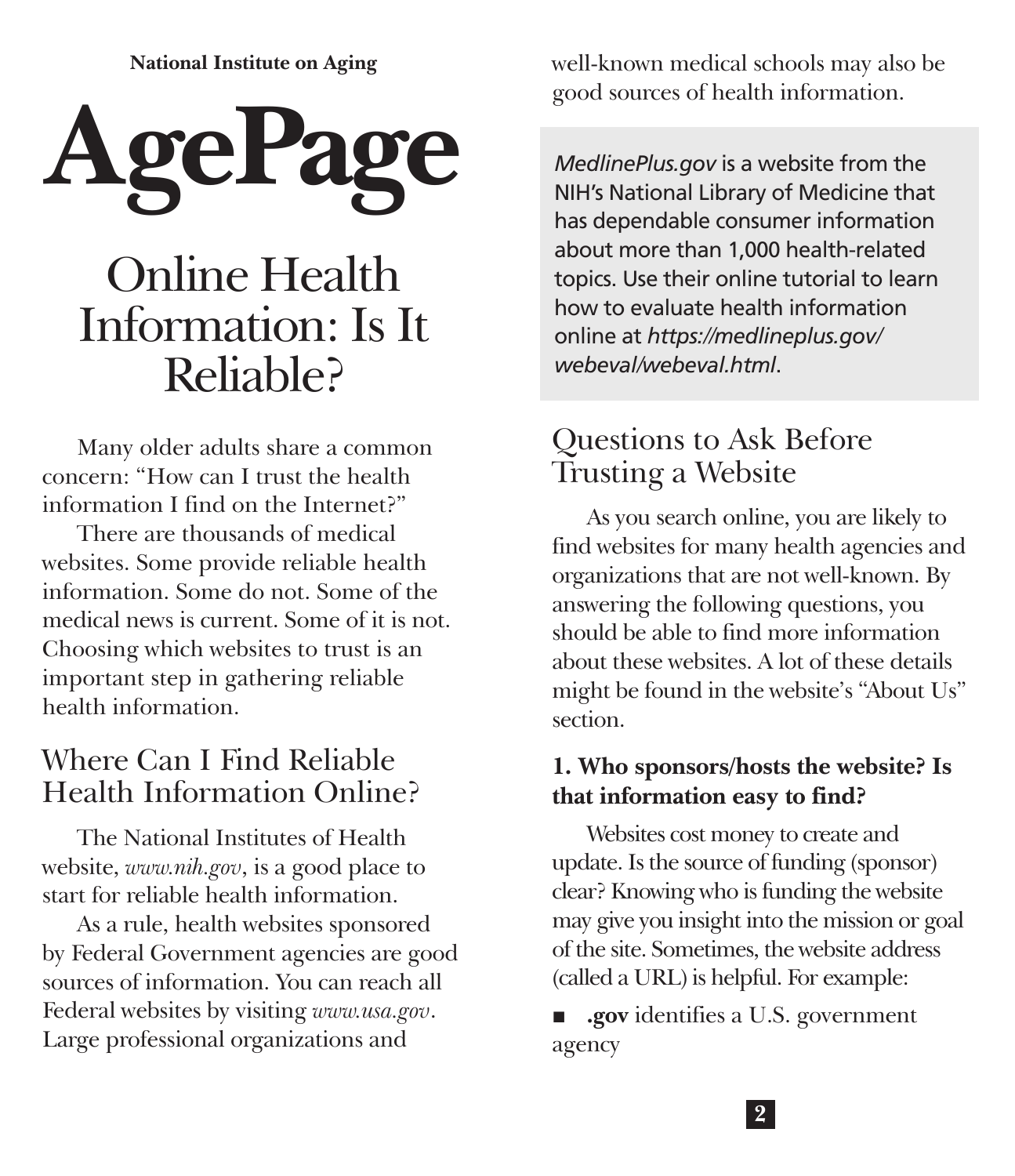**.edu** identifies an educational institution, like a school, college, or university

■ **.org** usually identifies nonprofit organizations (such as professional groups; scientific, medical, or research societies; advocacy groups)

■ **.com** identifies commercial websites (such as businesses, pharmaceutical companies, and sometimes hospitals)

### **2. Who wrote the information? Who reviewed it?**

Authors and contributors are often, but not always, identified. If the author is listed, ask yourself—is this person an expert in the field? Does this person work for an organization and, if so, what are the goals of the organization? A contributor's connection to the website, and any financial stake he or she has in the information on the website, should be clear.

Is the health information written or reviewed by a healthcare professional? Dependable websites will tell you where their health information came from and how and when it was reviewed.

Trustworthy websites will have contact information that you can use to reach the site's sponsor or authors. An email address, phone number, and/or mailing address might be listed at the bottom of every page or on a separate "About Us" or "Contact Us" page.

Be careful about testimonials. Personal stories may be helpful and comforting, but not everyone experiences health problems the same way. Also, there is a big difference between a website, blog, or social media page developed by a single person interested in a topic and a website developed using strong scientific evidence (that is, information gathered from research).

No information should replace seeing a doctor or other health professional who can give you advice that caters to your specific situation.

### **3. When was the information written?**

Look for websites that stay current with their health information. You don't want to make decisions about your care based on out-of-date information. Often, the bottom of the page will have a date. Pages on the same site may be updated at different times—some may be updated more often than others. Older information isn't useless, but using the most current, evidence-based information is best.

#### **4. What is the purpose of the site?**

Why was the site created? Know the motive or goal of the website so you can better judge its content. Is the purpose of the site to inform or explain? Or is it trying to sell a product? Choose information based on scientific evidence rather than one person's opinion.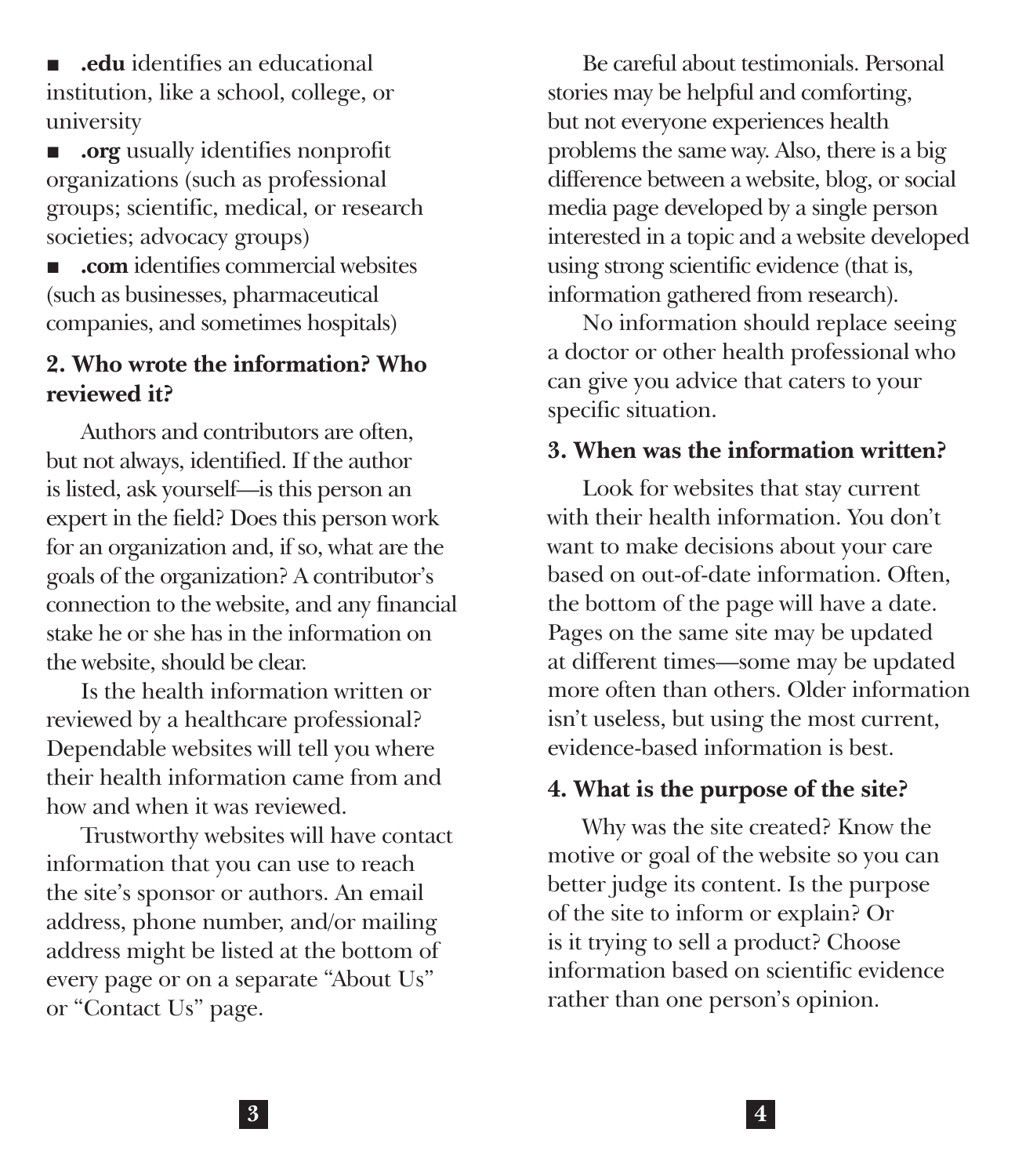### **5. Is your privacy protected? Does the website clearly state a privacy policy?**

Read the website's privacy policy. It is usually at the bottom of the page or on a separate page titled "Privacy Policy" or "Our Policies." If a website says it uses "cookies," your information may not be private. While cookies may enhance your web experience, they can also compromise your online privacy—so it is important to read how the website will use your information. You can choose to disable the use of cookies through your Internet browser settings.

### **6. How can I protect my health information?**

If you are asked to share personal information, be sure to find out how the information will be used. Secure websites that collect personal information responsibly have an "s" after "http" in the start of their website address (http**s**://) and often require that you create a username and password.

BE CAREFUL about sharing your Social Security number. Find out why your number is needed, how it will be used, and what will happen if you do not share this information. Only enter your Social Security number on secure websites. You might consider calling your doctor's office or health insurance company to give this information over the phone, rather than giving it online.

These precautions can help better protect your information:

■ Use common sense when browsing the Internet. Do not open unexpected links. Hover your mouse over a link to confirm that clicking it will take you to a reputable website.

■ Use a strong password. Include a variation of numbers, letters, and symbols. Change it frequently.

■ Use two-factor authentication when you can. This requires the use of two different types of personal information to log into your mobile devices or accounts.

Do not enter sensitive information over public Wi-Fi that is not secure. This includes Wi-Fi that is not password protected.

Be careful what information you share over social media sites. This can include addresses, phone numbers, and email addresses. Learn how you can keep your information private.

### **7. Does the website offer quick and easy solutions to your health problems? Are miracle cures promised?**

Be careful of websites or companies that claim any one remedy will cure a lot of different illnesses. Question dramatic writing or cures that seem too good to be true. Make sure you can find other websites with the same information. Even if the website links to a trustworthy source, it doesn't mean that the site has the other organization's endorsement or support.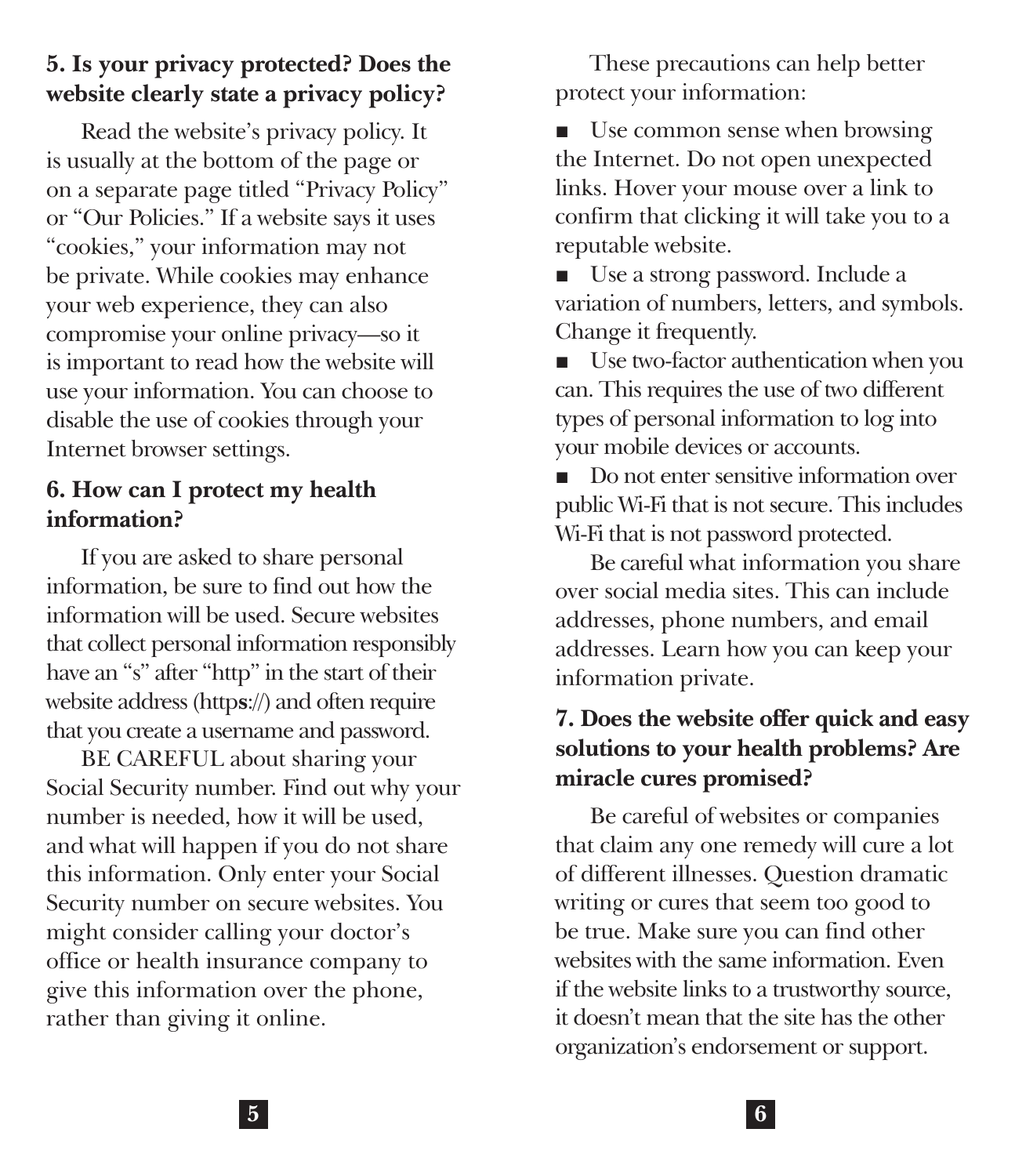# Health and Medical Apps

Mobile medical applications ("apps") are apps you can put on your smartphone. Health apps can help you track your eating habits, physical activity, test results, or other information. But, anyone can develop a health app—for any reason and apps may include inaccurate or misleading information. Make sure you know who made any app you use.

When you download an app, it may ask for your location, your email, or other information. Consider what the app is asking from you—make sure the questions are relevant to the app and that you feel comfortable sharing this information. Remember, there is a difference between sharing your personal information through your doctor's online health portal and posting on third-party social media or health sites.

# Social Media and Health Information

Social media sites, such as Facebook, Twitter, and Instagram, are online communities where people connect with friends, family, and strangers. Sometimes, you might find health information or health news on social media. Some of this information may be true, and some of it may not be. Recognize that just because a post is from a friend or colleague it does not necessarily mean it's true or scientifically accurate.

# A Quick Checklist

You can use the following checklist to help make sure that the health information you are reading online can be trusted. You might want to keep this checklist by your computer.

1. Is the sponsor/owner of the website a Federal agency, medical school, or large professional or nonprofit organization, or is it related to one of these?

2. If not sponsored by a Federal agency, medical school, or large professional or nonprofit organization, is the website written by a healthcare professional or does it reference one of these trustworthy sources for its health information?

3. Why was the site created? Is the mission or goal of the website sponsor clear?

4. Can you see who works for the agency or organization and who authored the information? Is there a way to contact the sponsor of the website?

5. When was the information written or webpage last updated?

6. Is your privacy protected?

7. Does the website offer unbelievable solutions to your health problem(s)? Are quick, miracle cures promised?